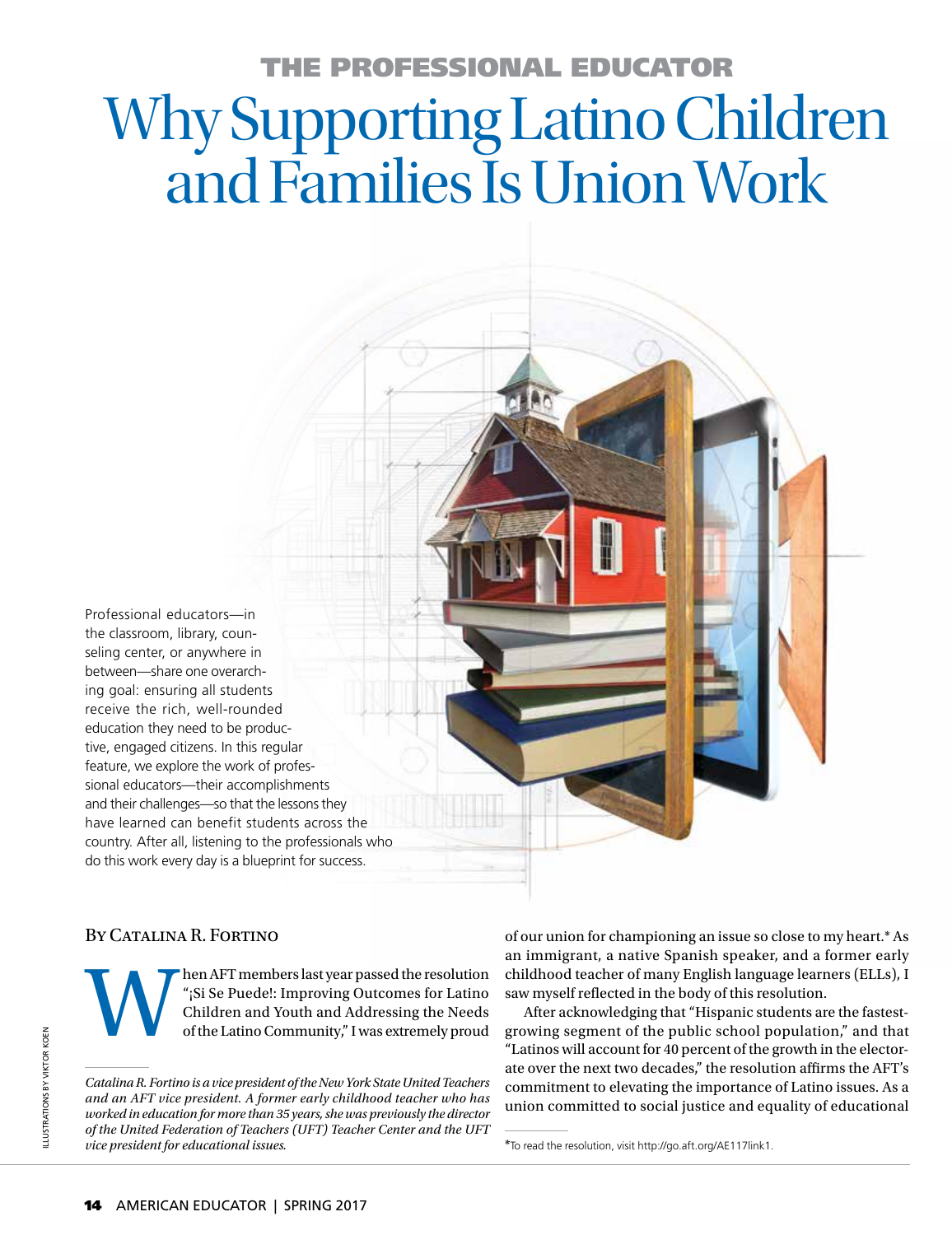opportunity, the AFT is advancing the credo that supporting Latino children and families is union work.

That's why I was thrilled to be a founding member of the AFT task force that wrote this resolution. Its passage has prompted me to reflect not only on my own work with ELLs but on the work that I have done collectively with my AFT brothers and sisters over the last 10 years in launching the award-winning website ColorinColorado.org, along with the groundbreaking work of the AFT ELL Educator Cadre, a nationwide advisory task force. I was proud to be one of the first content developers and reviewers for Colorín Colorado, which has become the most widely used online resource on how to work with and teach ELLs.

In fact, I was the teacher representative who announced the website's launch in 2004, at a press conference in Washington, D.C. The Colorín Colorado website first started as an educational

initiative of the public television station WETA and the AFT; more recent partners include the National Education Association. It's been gratifying to contribute to this union-generated tool, which really laid the foundation for promoting the AFT's support of ELLs.

### Life in a New Country

Each one of us, as educators, comes to our beloved profession with the richness of our personal stories, imbued in culture, language, and traditions. And so it is for me. My immigrant experience of coming to this country at the young age of 9 shaped me and defined who I am as a teacher of ELLs.

I was born in Argentina, and I came to the United States with my nuclear family. My parents, like so many immigrant families, fled political turmoil and economic despair. I can't even imagine the strength of resolve that it must have taken for my mother and father to uproot us and bring us to a land they hoped would hold a brighter future. It was an emotional sacrifice for my family, because we left behind all our extended family and friends.

I knew very little English, aside from "yes," "no," and "good morning," and at P.S. 59 in New York City, my first public school in America, there were very few English language learners. I was fortunate to have been placed in Mr. Aberbach's fourth-grade class. Even though he was a monolingual teacher, he had some basic command of the Spanish language because of his summer travels to Mexico. He turned out to be a wonderful teacher who embraced and supported me through what I refer to as my "silent period."

As difficult as it was for me to understand the academic lessons being taught, it was especially hard to sit there watching all the peer interactions in school, without having the words to understand and join in the conversation. I knew students were socializing around me, and it hurt knowing I lacked the language to engage in those friendships. But because of the way Mr. Aberbach approached me, the children in my class gradually began to respond to my nonverbal communication as I attempted to participate in their conversations and games. This was not only a new country with a new language but a new environment where one had to learn a new set of rules and social norms.

It took awhile for me to really grasp English. It wasn't until sixth grade that I could begin to do academic work in English and socialize with my peers. Many years later, as an educator, I gained a deeper understanding of my school experiences as a new immigrant through the pioneering work of researcher Carola Suárez-Orozco. In her seminal work, *Children of Immigration*, she depicts how immigrant families experience stress, loss, and achievement. And she describes how second-generation children negotiate different identities within U.S. cultural settings.

While my parents overcame myriad obstacles in coming to this country and were passionate about being in America, one

It was especially hard watching all the peer interactions in school, without having the words to understand and join in the conversation.

constant that remained in our family was our native language. At home, we spoke, read, and wrote in Spanish, and my parents were very proud of that, as it was part of our culture. My mother loved poetry, and she read it and other Latin American literature aloud to us. Every two weeks, we wrote letters in Spanish to our family members in Argentina, under the careful eye of my mother, who would check for proper grammar, correct spelling, and the application of the right idiom.

This correspondence helped us maintain not only our native language but also our long-distance relationships with grandparents, uncles, aunts, and cousins. The

language afforded us an intimacy we would not have experienced if we had communicated in our emerging language, English. Speaking our native tongue at home strengthened our bonds as a family unit. And that source of strength helped us as children facing the challenges of our new school experience. For these reasons, the value of bilingualism was inculcated in me from an early age. Being bilingual and bicultural is at the very essence of my being. So, it is no surprise that this has informed my work with ELLs and their families throughout my career as an educator. The inner strength that I gained from being steeped in my native culture and language while I navigated a new world shaped the way I approached working with immigrant students. I always strived to promote resilience and fight any immigrant bias on the part of policymakers, education leaders, the mainstream media, and the general public.

### Promoting Resilience

One researcher whose work deeply influenced my own in promoting resilience among students is Tara J. Yosso. In her article "Whose Culture Has Capital?," she presents a particularly useful model for understanding the factors that foster resilient behaviors among Latino youth.<sup>1</sup> She contends that these students, and